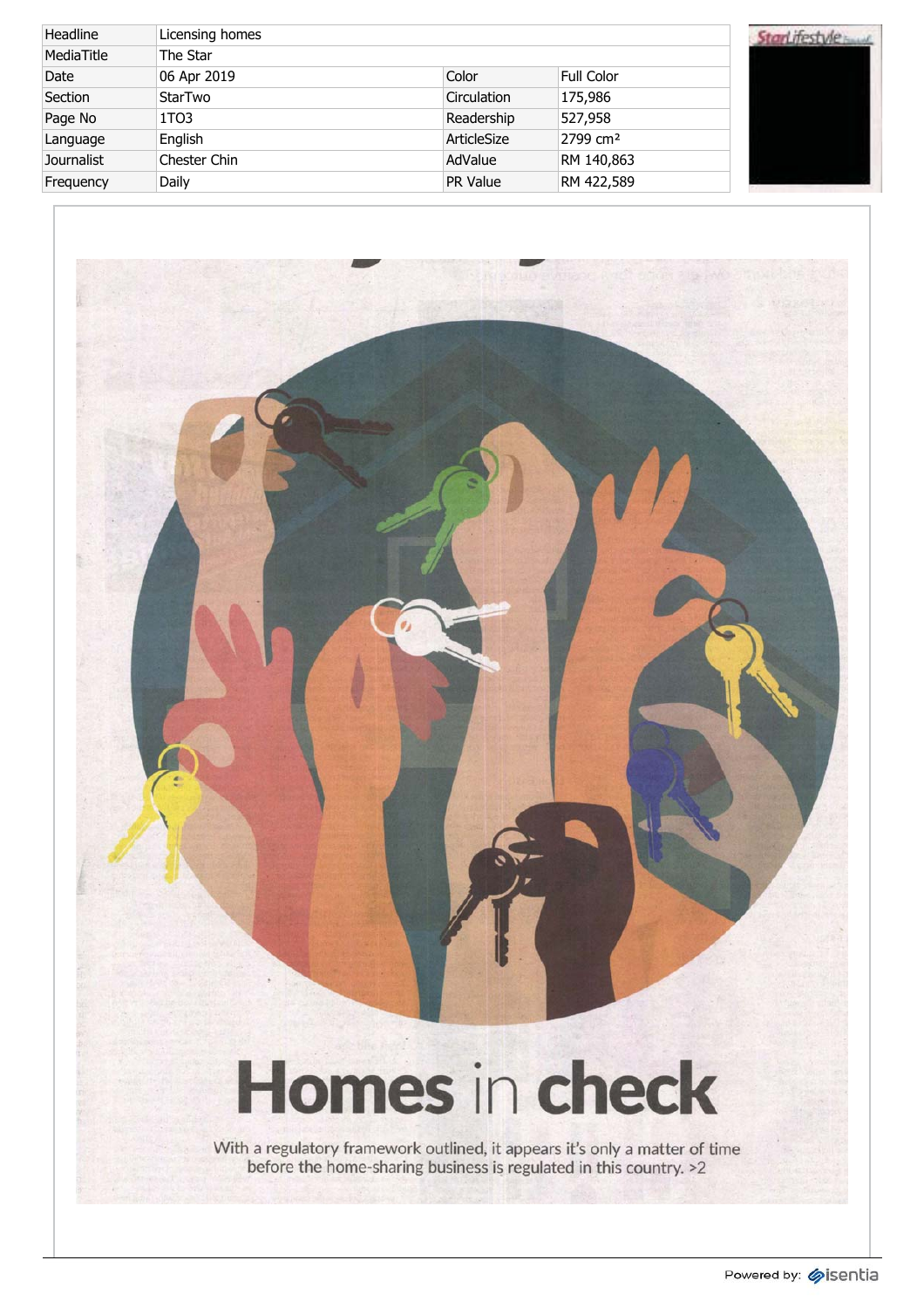| Headline          | Licensing homes |                 |                      |
|-------------------|-----------------|-----------------|----------------------|
| MediaTitle        | The Star        |                 |                      |
| Date              | 06 Apr 2019     | Color           | <b>Full Color</b>    |
| Section           | StarTwo         | Circulation     | 175,986              |
| Page No           | 1TO3            | Readership      | 527,958              |
| Language          | English         | ArticleSize     | 2799 cm <sup>2</sup> |
| <b>Journalist</b> | Chester Chin    | AdValue         | RM 140,863           |
| Frequency         | Daily           | <b>PR Value</b> | RM 422,589           |

## **Licensin g homes**

With calls for the short-stay industry in Malaysia to be regulated, **including the short-stay industry** in Malaysia to be regulated, **including the short-stay industry** in Malaysia to be regulated, **including the short-sta** operator s an d hom e owner s hop e fo r a positiv

#### **Stories by CHESTER CHIN**<br>star2travel@thestar.com.my

THE glitz y ballroo m o n th e 15th floor of Sunway Resort Hotel & Spa<br>is uncharacteristically crowded for<br>a weekday morning. The Short Stay<br>Summit – billed the first of its kind<br>in Malaysia – is taking place, and<br>many stakeholders have flocked to<br>the hotel the pie. e pie. In attendanc e ar e representatives

from government agencies,<br>homestay operators, hotel associations, travel booking platforms and<br>other relevant industry players.<br>Organised by HostAStay, a local<br>startup that connects home owners<br>to professional hosts, the s

comes at an especially important<br>time in Malaysia. The Tourism, Arts<br>and Culture Ministry has recently<br>urged all short stay operators in the<br>country to register immediately.<br>Short-term accommodation (STA)

Short-term accommodation (5TA)<br>
short-term accommodation (5TA)<br>
rerefer to apartments, houses and<br>
rooms that are rented out, like<br>
hotels. The sevice is usually booked<br>
through online providers such as<br>
dirbon and Agoda.

randum of collaboration with the<br>Malaysia Productivity Corporation<br>MPC), aiming to share data and<br>best practices with the Government<br>on short-term rentals and its poli-<br>with the sumulit, Oon hopes<br>with the sumulit, Oon hop

"If th e short-sta y mode l wer e to b e banned, wha t woul d happe n is tha t ther e wil l b e a lo t of vacant propertie s ou t there, " h e explains.

#### **Shorte r stay**

The MPC, a statutory body<br>under the International<br>Trade and Industry Ministry,<br>is submitting a regulatory<br>framework proposal to the<br>Government by the end of thi s month. On e approach i s t o limi t th e numbe r of renta l day s fo r a maximum of betwee n 9 0 an d 18 0 days

i n a year. There' s usuall y a rental ca p i n place s wher e short stay homes are regulated<br>such as in New York, Los

such as in New York, Los<br>Angeles and Japan.<br>Real estate observer Dr<br>Real estate observer Dr<br>Real estate observer Dr<br>and Doon notes that a cap<br>on the number of rental<br>tension controls.<br>"At the end of the day,<br>"At the same g

industry," he says.<br>According to Poon, STAs do con-<br>tribute to tourist footfalls in the<br>country. A rental cap would lead to<br>investors shying away from the<br>market and this would subsequent-<br>market and this would subsequent-

industry. Th e arriva l of Airbn b i n Malaysia and its subsequent boom has<br>brought new income for property<br>owners and agents, who encourage<br>clients to consider renting out their<br>units on a short-term basis, instead<br>of letting them be vacant. The Star<br>last year reported

Airbnb public policy head (South-<br>East Asia) Mich Gob says<br>home-sharing helps resolve the<br>property overhang issue in the<br>country.<br>"In certain cities around the

world that has a uniquely con-<br>strained housing supply, we have<br>implemented policies that limit the<br>number of rights a listing can be<br>rented out.<br>"Malaysia has the opposite chal-<br>"Malaysia has the opposite chal-<br>lenge, whe

overhang results in more than<br>30,000 unsold or unoccupied properties in Kuala Lumpur alone,<br>erties in Kuala Lumpur alone,<br>worth almost RM20bil. We believe<br>our community model can help create<br>ate a win-win scenario,\* she sa

locals. Oon revealed that the Oon revealed that the short-stay<br>model can be a lucrative business<br>with properties listed around the<br>KLCC area fatching up to RM25,000<br>a month. On the other hand, long-<br>term renting may yield about<br>measurem area. Many owne

Booking.co m senio r account manage r Branava n Aruljothi doesn' t thin k a renta l ca p would affec t touris m no r reduc e a proper





HostAStay founder and chief executive officer Oon hopes the short-<br>stay industry will not be banned<br>here. — NUR ATHIRAH<br>FARHANA/The Star

of days is actually very successful.<br>Hosts and operators might think<br>that the move will cut their yielding<br>capabilities or damage their reve-<br>nue forecast, but it doesn't," he

In fact, Branavan says such a<br>move will spread out the business<br>for more operators in the country.<br>In a building that has several hosts,<br>this will allow more operators to<br>flourish.

says.

#### **Loo k East**

Thus far, Japan is the first country in the Asia Pacific region to<br>legalise the home-sharing model.<br>The Minpaku Law, which came into the effect in June 2017, allows proprietors to rent out their properties<br>for the 180 days





A security guard of a gated community in Batu Maung, Penang, placing a<br>banner at the guardhouse urging residents to say no to illegal hostels,<br>homestays and short-stay guests. — ARNOLD LOH/The Star

Branava n remember s tha t par

Branavan remembers that particular period to be quite nerve<br>racking for stakeholders such as<br> $\frac{360 \times 1 \times 4}{24}$  that time, we thought we would have to close operations for<br>all our hosts and operators in<br>Japan. Fortunatel

he recounts.<br>Branavan adds that the regula-<br>tion process in Japan is simple and<br>the authorities here should emulate the authorities here should emulate<br>the authorities here should emulate<br>the move. As part of the law, short-<br>stay hosts are required to register<br>their listing and display a licence<br>moment in the parameter parameter parame

home-sharing model in Kyoto. At the major city in Japan's historic<br>Kansai region, rentals are only allowed during low tourism seasons, between mid-January and<br>mid-March. Critics have slammed mid-March. Critics have slammed

#### **Wait and see**

As far as the Tourism, Arts and<br>Culture Ministry is concerned, registration of short-stay operators is<br>the priority at this point. Minister<br>Datuk Mohamaddin Ketapi says<br>Datuk Mohamaddin Ketapi says<br>delays in registering wo

ties. "Th e ministr y i s als o actively trackin g dow n operator s wh o are unlicense d an d w e ar e advising

them to register with us," says<br>Airbnb's Goh says the company<br>supports any innovation that will<br>allow tourism to thrive.

"We're committed to working<br>with the Malaysian Government to<br>further strengthen communities<br>through sustainable, healthy tour-<br>ism that benefits everyone. That's<br>why we support the collection and<br>travely we support the col

Mohamaddin's announcement<br>was lauded by the Malaysian<br>Association of Hotels (MAH), one of<br>the biggest critics of the home-shar-<br>ing business,<br>In a statement, the association<br>assys this is in line with the indus-<br>try's call

triss.<br>
"Somy of these laws were drawn up with the intention to protect or<br>
"Many of these laws were drawn up with the intention to protect or<br>
businesses had in fact driven property prices up. (This is a) the disad-<br>
ran

Th e facilitatio n of th e home-shar

in g mode l i s als o par t of th e prepa - ratio n fo r Visit Malaysi a 2020. "We wan t t o mak e sur e th e tour - ist s wh o visi t ou r countr y an d use thes e home-sharin g facilitie s are Well taken care of. The contribution<br>of this new way of providing<br>accommodation is something new t o us, an d w e ar e goin g t o try understan d it, " Isha m concludes.



"Instead of a price war, we will<br>"Instead of a price war, we will<br>have a war for quality among hosts.<br>All operators should compete in a<br>healthy environment to provide<br>better service to our tourists," he